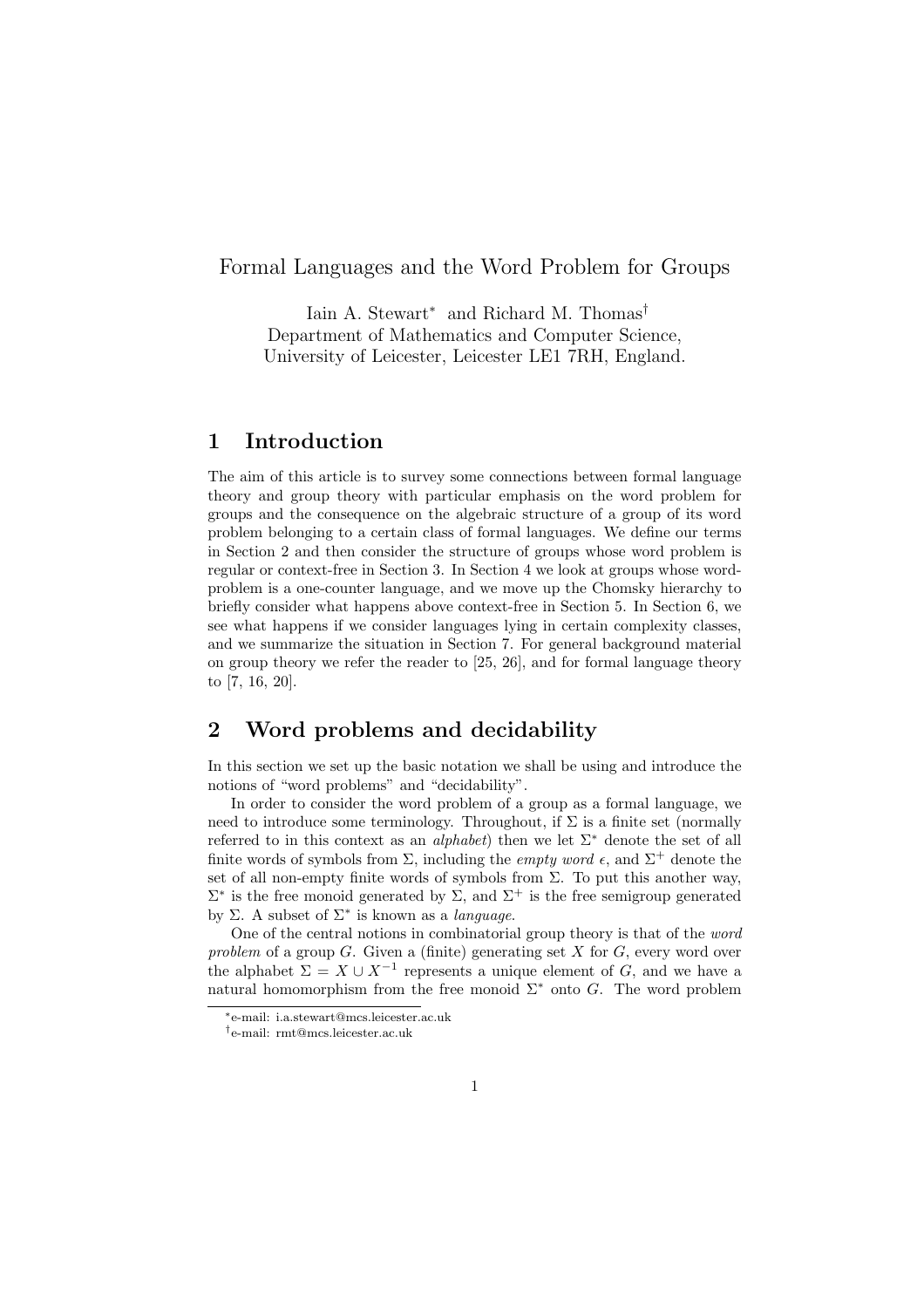$W_X(G)$  of G (with respect to the generating set X) is defined to be the set of all words of  $\Sigma^*$  that represent the identity element of G. This is a slightly different approach to the more usual one which is to think of the word problem as being the question as to whether or not a word  $\alpha$  represents the identity: by defining the word problem to be a set of words, we transfer the question to deciding membership of this set, and this approach fits more naturally in the context of formal language theory.

A classic question was that of the *decidability* of the word problem: given a finitely presented group  $G$ , is there an algorithm that decides whether or not a given word  $\alpha \in \Sigma^*$  belongs to  $W_X(G)$ ? In order to make sense of this, we should briefly explain what we mean by "decidable".

There are many (equivalent) models of computation, but we shall take the Turing machine here since it is in the spirit of the other models we will be considering. Further, there are many versions of a Turing machine, and we choose one that will suit our needs. Our Turing machines have a read-only input tape which, for an input of length n, consists of  $n + 2$  tape cells, the first of which contains the "left-end-of-tape" marker  $\triangleright$ , the last of which contains the "right-end-of-tape" marker  $\triangleleft$  and such that the cells between hold the input word. They also have a fixed number of work tapes on which we perform the computation. The work tapes initially contain  $\triangleright$  in their leftmost cells, are blank everywhere else and are unbounded in length to the right. We may move freely over these work tapes and read from and write to the cells as we wish. Initially, the work heads are positioned over the leftmost cells of the work tapes (i.e., those initially holding the symbol  $\triangleright$  and the input head is positioned over the cell adjacent to the leftmost cell of the input tape (i.e., over the cell holding the first symbol of the input string, if the input string is non-empty, or over the cell holding the symbol  $\triangleright$  otherwise). More formally, a *deterministic Turing machine* (DTM) M is a tuple  $(Q, \Sigma, \Gamma, \delta, s, h)$  where Q is a finite set of "states",  $\Sigma$  is a finite set of input symbols, and  $\Gamma$  is a finite set of work tape symbols, including  $\triangleright$ ,  $\triangleleft$  and  $\triangle$  (where  $\triangle$  is the blank symbol). In addition, s and h are designated states (the "start state" and the "halt state") and  $\delta$  is a partial function from

$$
Q \times \Sigma \times \Gamma^m \to Q \times \{L, R, N\} \times (\Gamma \times \{L, R, N\})^m
$$

so that if  $\delta(q, x, g_1, \ldots, g_m) = (r, d, g'_1, d_1, \ldots, g'_m, d_m)$ , where m is the number of work tapes, we imagine that, when M is in state q reading a symbol x on the input tape and  $g_1, \ldots, g_m$  on the respective work tapes, then: M erases  $g_1, \ldots, g_m$  and writes  $g'_1, \ldots, g'_m$  in their place; changes state to r; moves that input head in the direction indicated by d (left if  $d = L$ , right if  $d = R$  and not at all if  $d = N$ ; and moves the input heads in the directions indicated by  $d_1, \ldots, d_m$ . If ever M attempts to move left on any tape when reading the leftmost cell then m crashes as it does if ever it attempts to move the input head right when reading the rightmost cell of the input tape, and there is no transition defined from the halt state. If  $M$  is set up in the start state s with input word  $\alpha$  then  $\alpha$  is said to be *accepted* if M reaches the halt state h and *rejected* otherwise (i.e., if the machine either hangs, crashes or else runs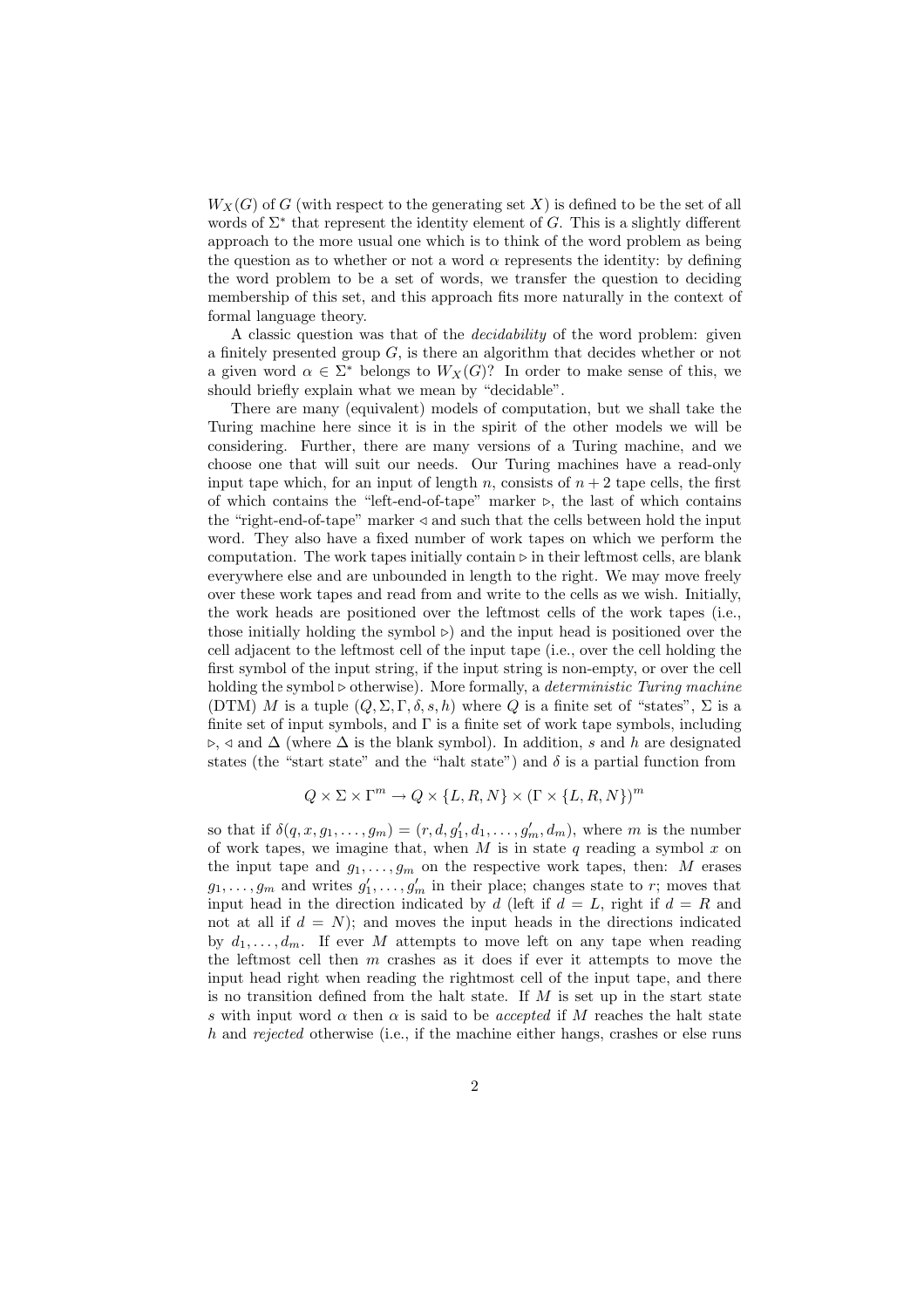indefinitely without entering the halt state). The *language* L(M) of M is the set of all words accepted by M: we say that a language L is *semi-decidable* or *recursively enumerable* if  $L = L(M)$  for some DTM M.

One way of looking at this is to imagine that the input word  $\alpha$  represents a question to which we want an answer, either "yes" or "no", and that the DTM  $M$  accepts  $\alpha$  if, and only if, the answer is "yes". However, with this notion, we may never know if the answer is "no" as a Turing machine may fail to halt on some input. We can modify our definition of a Turing machine so as to have two halt states  $h_y$  and  $h_n$ , and insist that such a machine halts if it enters either of these states. Furthermore, we can design such Turing machines so that for any input  $\alpha$ , they necessarily reach one of these two states. We define the *yes-language*  $Y(M)$  of such a Turing machine M to be the set of all input words such that M reaches  $h_y$  (and the *no-language*  $N(M) = \Sigma^* \setminus Y(M)$ of M to be the set of all input words such that M reaches  $h_n$ ) and call such a machine a *decision-making DTM*. We say that a language L is *decidable* or *recursive* if  $L = L(M)$  for some decision-making DTM M. Two standard results in computability theory state that a recursive language is necessarily recursively enumerable, but not conversely, and that given a (encoding of a) description of a Turing machine as input, there does not exist a decision-making Turing machine which answers "yes" if the input machine is a decision-making Turing machine and "no" otherwise.

One should comment here, in passing, that the computational power of our Turing machines is not increased if one introduces "non-determinism". We define a non-deterministic Turing machine (NTM)  $M = (Q, \Sigma, \Gamma, \delta, s, h)$  in the same way as a DTM, except that, as opposed to a partial function  $\delta: Q \times \Sigma \times$  $\Gamma^m \to Q \times \Gamma \times \{L, R, N\} \times (\Gamma \times \{L, R, N\})^m$ , we allow  $\delta$  to be a subset of  $Q \times \Sigma \times \Gamma^m \times Q \times \Gamma \times \{L, R, N\} \times (\Gamma \times \{L, R, N\})^m$ . The idea here is that there may be choice at some instant as to which transition the machine performs, and we say that a word  $\alpha$  is *accepted* if at least one possible computation path reaches the halt state h. This does not lead to an increase in power (in the sense of what can be computed), in that any language accepted by a NTM is also accepted by a DTM (and, similarly, any language which is the yes-language of a decision making NTM, where a word is accepted if some computation path leads to the halt state h*y*, is the yes-language of a decision-making DTM).

It is not too difficult to see that in any finitely-presented group, the word problem is semi-decidable: one systematically enumerates all words representing the identity and compares each in turn with the input word, stopping if and when we get a match. However, a more interesting question is that of whether or not finitely presented groups necessarily have a decidable word problem, or, to put this question another way, is the set  $W_X(G)$  necessarily a decidable language for a finitely presented group  $G$  (with generator set  $X$ )?

The answer to this question was shown to be "no" by Novikov [30] and Boone [8] (independently) in the 1950's, and much subsequent research tended to focus on whether or not the word problem is decidable if we impose restrictions on our class of groups (e.g., to the class of automatic groups, where the word problem is decidable [13], or to the class of solvable groups of derived length three, where the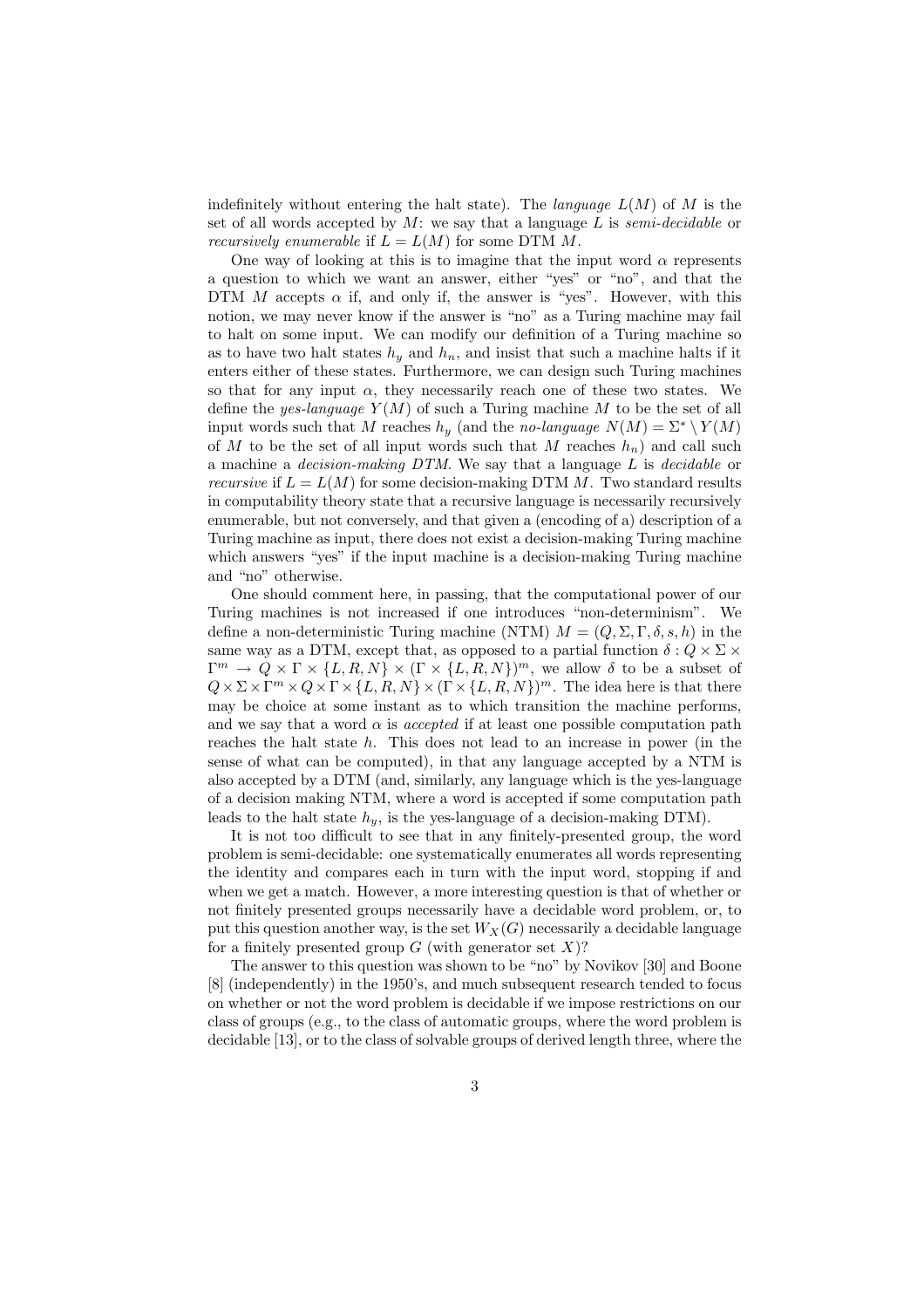word problem is undecidable [22]), and also the degrees of undecidability of the word problem for various groups or classes of groups, along with an analogous analysis of related problems like the conjugacy problem, the generalized word problem and the isomorphism problem (see [27] for an elegant survey of such results).

We will be looking at degrees of decidability, focussing on what happens when the word problem can be decided by a computing device less powerful than a Turing machine. We will be particularly interested in the consequences on the algebraic structure of such a group. As far as groups with a decidable word problem are concerned, we have the following fascinating result of Boone and Higman [9]:

Theorem 2.1 *Let* G *be a finitely generated group. Then the word problem of* G *is decidable if, and only if, there exists a simple group* H *and a finitely presented group*  $K$  *with*  $G \leq H \leq K$ .

This was generalized in [37]:

Theorem 2.2 *Let* G *be a finitely generated group. Then the word problem of* G *is decidable if, and only if, there exists a finitely generated simple group* H *and a finitely presented group* K *with*  $G \leq H \leq K$ .

We will survey some similar results when we start restricting the range of languages for the word problem.

### **3 Recognizable and context-free word problems**

In the previous section we discussed the idea of decidability with respect to word problems. However, an alternative approach to classifying word problems was suggested by work of Anisimov [1] who classified groups with a regular word problem. Essentially a *regular language* is one accepted by a *finite state automaton*, i.e., a Turing machine that has no work tapes and where the head on the input tape always moves right on every move. It is conventional here to replace the idea of a halt state with a set F of *accept states*: we continue reading the input  $\alpha$ , accepting  $\alpha$  if we end up in a state in F after reading the last symbol in  $\alpha$  and rejecting  $\alpha$  otherwise. As with Turing machines, allowing non-determinism does not increase the range of languages accepted. We let  $\mathcal{R}$ denote the class of all regular languages. It turns out that no matter which generating set X we choose for G, either  $W_X(G) \in \mathcal{R}$  for all such generating sets or for none. We can now state the result from [1]:

THEOREM 3.1 Let G be a finitely generated group. Then  $W(G)$  is regular if, *and only if,* G *is finite.*

In this way, the focus was shifted from degrees of undecidability to degrees of decidability. Anisimov's result implied a more general research plan of linking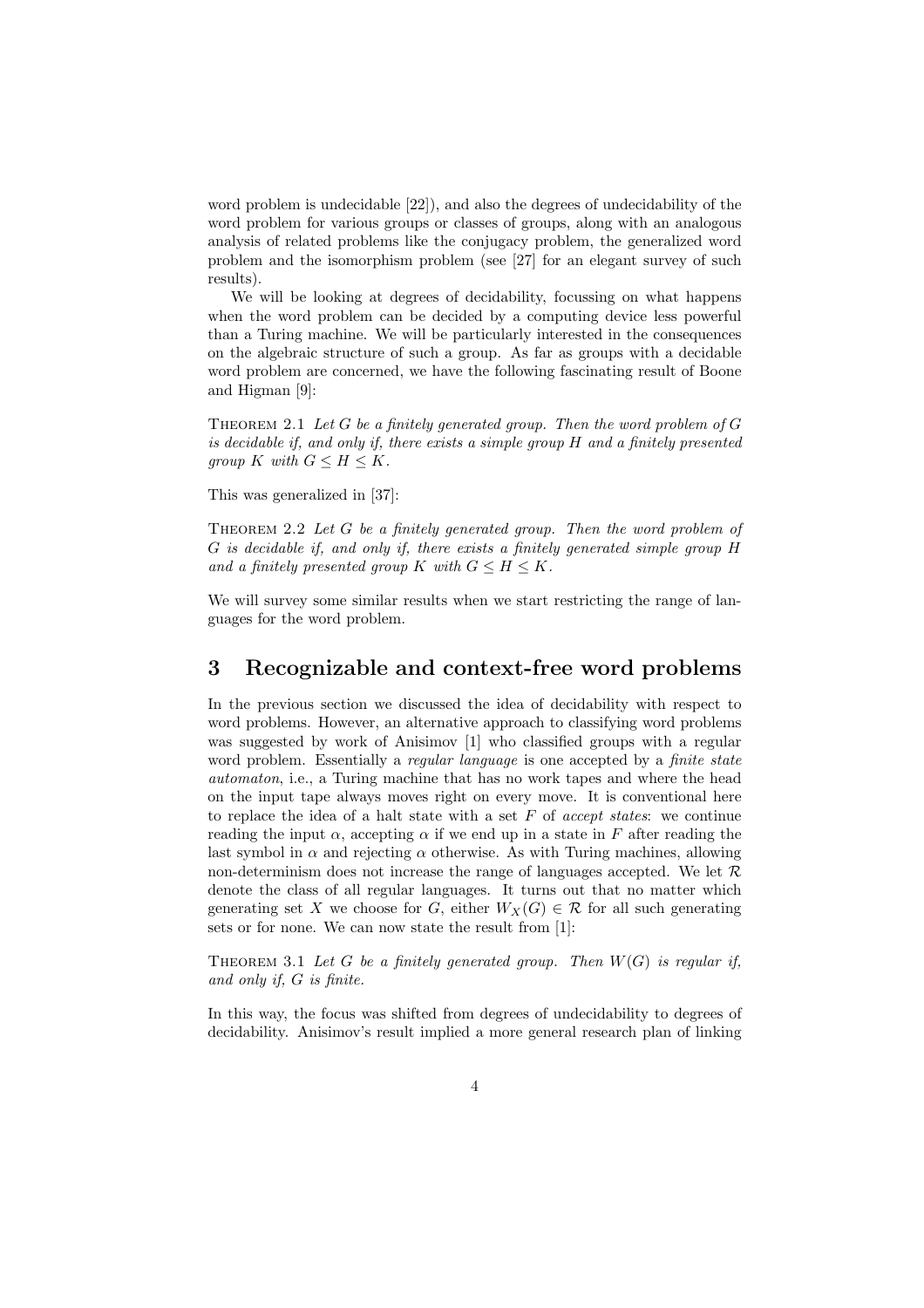the structure of a group with the nature of its word problem as a formal language. To this end, another significant related result was obtained by Muller and Schupp [28] who classified (if we blend in a deep result of Dunwoody [12]) groups with a context-free word problem. In order to explain the term "context-free", we need some more definitions.

We can extend our finite state automaton by adding a *stack*. We now assume that our finite state automaton has a single work tape where access to the symbols of this work tape is restricted. The idea is that we may only read the rightmost non-blank cell of the work tape at any point in time. We may delete the contents of this cell and move the work head left, if we are not scanning the leftmost cell of the work tape, i.e., "pop an element off the stack", or we may move the work head one cell to the right and write a new symbol into this cell, i.e., "push an element onto the stack". In this way the contents of the stack are always of the form  $\triangleright \gamma$  for some (possibly empty) string  $\gamma$  with the head positioned over the rightmost symbol in  $\triangleright \gamma$ . An extension of a non-deterministic finite state automaton in this way is known as a *pushdown automaton*. Unlike Turing machines and finite state automata, insisting on determinism *does* restrict the range of languages accepted (see [20] for example), and we have the class CF of *context-free languages* accepted by pushdown automata and the class DCF of *deterministic context-free languages* accepted by deterministic pushdown automata. It is clear that  $\mathcal{R} \subseteq \mathcal{DCF}$ , and, in fact,  $\mathcal{R} \subset \mathcal{DCF}$ .

The fact that  $\mathcal{R} \subset \mathcal{DCF}$  is a standard result in formal language theory, and is reflected here by the fact that recognizing word problems by pushdown automata allows a wider class of groups than the finite groups. We say that a finitelygenerated group G is *context-free* if  $W(G) \in \mathcal{CF}$  and *deterministic context-free* if  $W(G) \in \mathcal{DCF}$  (as for regular languages, it turns out that as to whether  $W_X(G) \in \mathcal{CF}$  or  $W_X(G) \in \mathcal{DCF}$  is independent of the choice of generating set  $X$ ). For instance, it is reasonably clear that a finitely generated free group is deterministic context-free: as one reads the input word, the generators are pushed on the stack, unless one reads a generator x with  $x^{-1}$  on the top of the stack, in which case we merely pop  $x^{-1}$  off the stack. One can extend this to show that any finitely generated virtually free group (i.e., a finitely generated group with a free subgroup of finite index) is deterministic context-free.

Let G be a finitely generated group and let  $\Gamma$  be the Cayley graph of G with respect to some finite generating set. Let  $\Gamma^{(n)}$  denote the set of vertices in  $\Gamma$  at distance at most n from the identity element. Then the number of *ends* of G is defined to be

 $\lim_{n \to \infty}$  (the number of infinite components of  $\Gamma - \Gamma^{(n)}$ )

(which may be infinite). This number is, in fact, independent of the generating set chosen. An *accessible series* for G is a series  $G = G_0 \ge G_1 \ge G_2 \ge \ldots \ge G_n$ of subgroups such that each G*<sup>i</sup>* has a decomposition as a non-trivial free product with amalgamation, or as an HNN extension, where one of the factors or the base is  $G_{i+1}$ , and the amalgamated or associated subgroups are finite. A group G is *accessible* if there is a finite upper bound on the length n of such a series.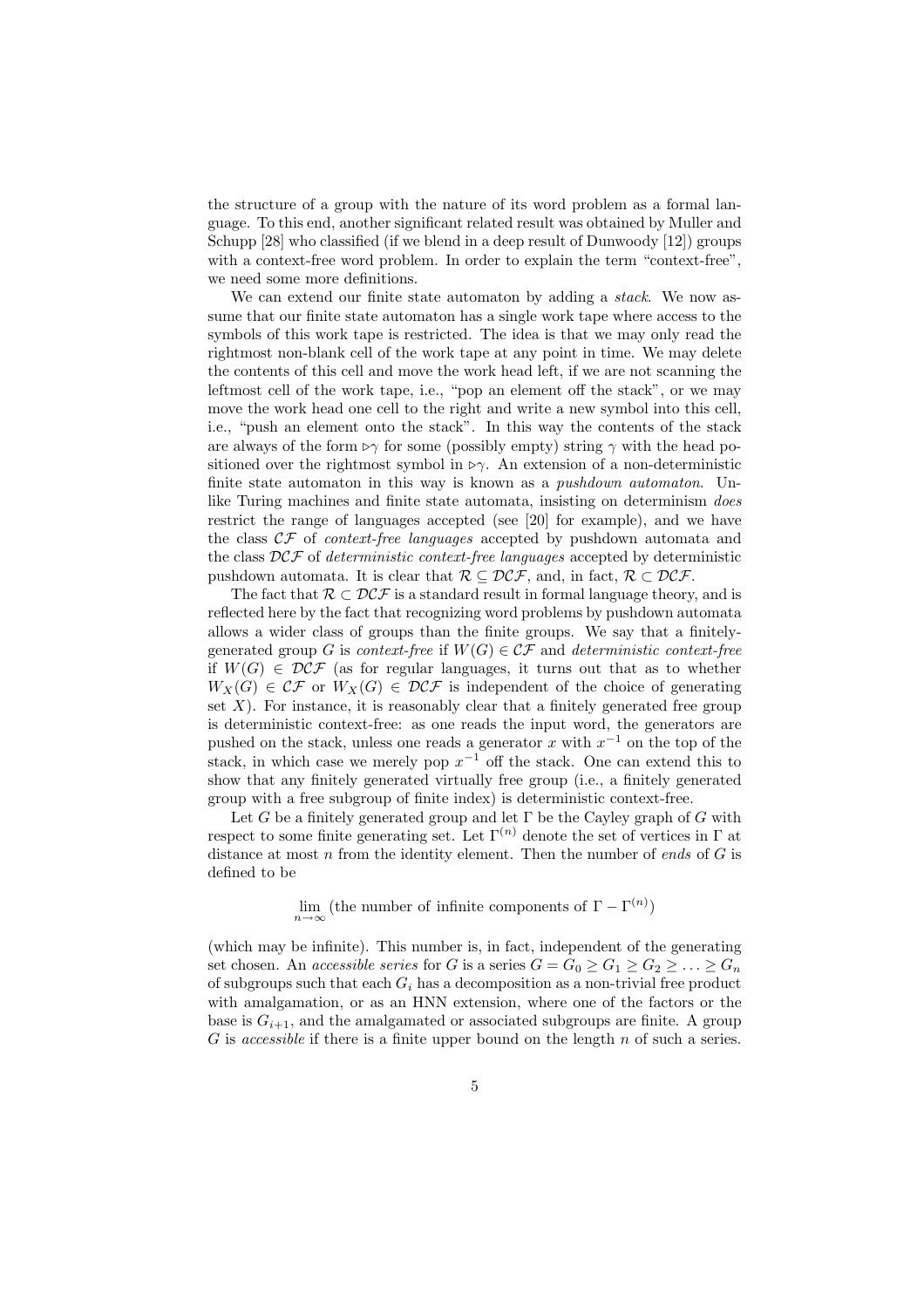In [28], it was shown that an infinite context-free group has more than one end, and then, using Stallings' classification of finitely generated groups with more than one end [36], that  $G$  is virtually free if, and only if,  $G$  is context-free and accessible. It was proved in [12] that all finitely presented groups are accessible. Since every context-free group is finitely presented [2] and deterministic contextfree [29], we have the following:

Theorem 3.2 *If* G *is a finitely-generated group, then*:

G *is context-free*  $\Leftrightarrow G$  *is deterministic context-free*  $\Leftrightarrow G$  *is virtually free.* 

See also [23, 35]. It is interesting that, despite the fact that there are languages that are context-free but not deterministic context-free, there are no such languages that are the word problems of groups!

For the classes of languages encountered so far, we have stated that whether the word problem of some group is in the class is independent of the generating set chosen for the group. We now give a general condition for this to be so.

Let  $\mathcal F$  be a class of languages. We say that  $\mathcal F$  is *closed under homomorphism* if:

$$
L \in \mathcal{F} \cap \Sigma^*, \phi : \Sigma^* \to \Omega^*
$$
 a monoid homomorphism  $\Rightarrow L\phi \in \mathcal{F}$ ,

and that F is *closed under inverse homomorphism* if:

 $L \in \mathcal{F} \cap \Omega^*, \phi : \Sigma^* \to \Omega^*$  a monoid homomorphism  $\Rightarrow L\phi^{-1} \in \mathcal{F}$ .

We also say that  $F$  is *closed under intersection with regular languages* if:

$$
L_1 \in \mathcal{F} \cap \Sigma^*, L_2 \in \mathcal{R} \cap \Sigma^* \Rightarrow L_1 \cap L_2 \in \mathcal{F}.
$$

We have the following well-known result (see [19], for example):

PROPOSITION 3.3 If  $F$  *is a family of languages closed under inverse homomorphism, S* and *T* are finite subsets of the group G, and  $G = \langle S \rangle = \langle T \rangle$ , then:

 $W_S(G) \in \mathcal{F}$  *if, and only if,*  $W_T(G) \in \mathcal{F}$ .

A *cone* is a family  $F$  of languages closed under homomorphism, inverse homomorphism and intersection with regular languages. It is well known that  $\mathcal{R}$  and  $\mathcal{CF}$  are both cones (see [20], for example). In particular, they are closed under inverse homomorphism, and so we can talk about the word problem of a group being "regular" or "context-free" without ambiguity. Whereas  $DCF$  is not a cone, it is closed under inverse homomorphisms.

#### **4 One-counter groups**

Returning to machines, a *one-counter automaton* is a pushdown automaton where there are only two stack symbols,  $\triangleright$  and q say. At any stage, the stack of a one-counter automaton contains  $\triangleright g^n$  for some  $n \geq 0$ , and so is effectively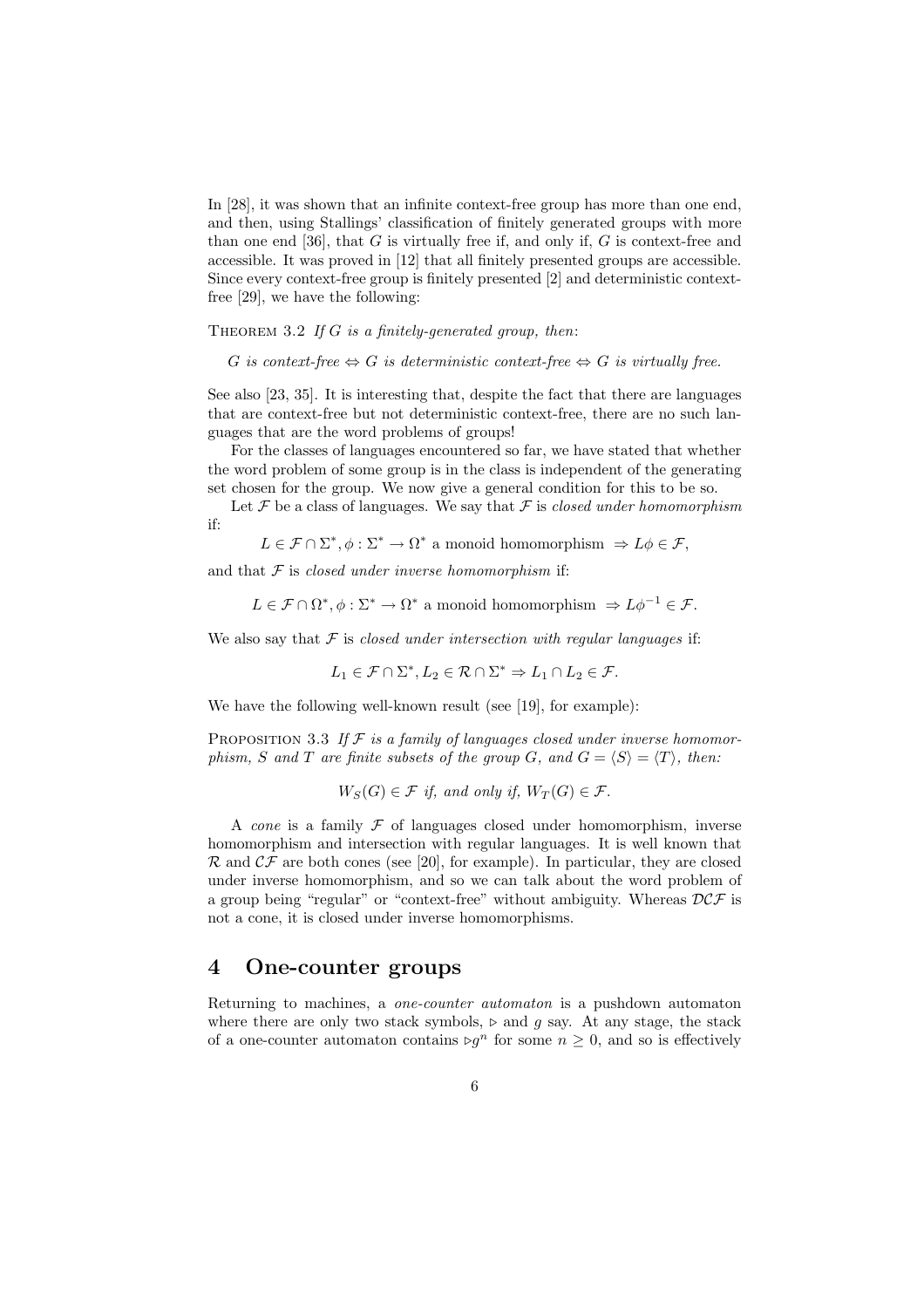described by a single natural number  $n$ ; hence the title "one-counter". If, in addition, the pushdown automaton is deterministic then we say that we have a *deterministic one-counter automaton*. We say that L is a *one-counter language* if  $L = L(M)$  for some one-counter automaton M, and a *deterministic onecounter language* if  $L = L(N)$  for some deterministic one-counter automaton N.

We let  $OC$  be the class of one-counter languages and  $DOC$  be the class of deterministic one-counter languages. Whereas  $OC$  is a cone (see [7] for example),  $\mathcal{DOC}$  is not but it is closed under inverse homomorphisms (see [17, 20], for example). We say that a finitely generated group is *one-counter* if its word problem lies in OC and *deterministic one-counter* if its word problem lies in DOC. The family of one-counter languages is particularly significant when studying the word problem in groups, as the next result from [17] shows:

THEOREM 4.1 Let F be a cone with  $\mathcal{F} \subseteq \mathcal{CF}$ , and let  $\Upsilon$  be the class of all *finitely-generated groups G such that*  $W(G) \in \mathcal{F}$ *. Then*  $\Upsilon$  *is the class of recognizable groups, one-counter groups or context-free groups.*

As far as one-counter groups are concerned, we have a result analogous to Theorem 3.2 from [17]:

Theorem 4.2 *If* G *is a finitely-generated group, then*:

G *is one-counter*  $\Leftrightarrow G$  *is deterministic one-counter*  $\Leftrightarrow G$  *is virtually cyclic.* 

This result completes the classification of classes of groups whose word problem lies in a cone F with  $\mathcal{F} \subset \mathcal{CF}$ . Theorem 4.1 shows that the class of onecounter groups is a very natural one when one considers characterizations of groups in terms of their word problems. In addition, the infinite one-counter groups are precisely the groups with two ends. Notice that, in Theorem 4.2, as in Theorem 3.2, we have that the class of languages accepted by the deterministic model of the machine is a proper subclass of the class of languages accepted by the non-deterministic model, but this is not preserved when we restrict ourselves to considering the word problems of groups. One is tempted to ask to what extent this is a general phenomenon.

We saw in Proposition 3.3 that we really only need to consider classes of languages  $\mathcal F$  closed under inverse homomorphisms to remove the problem that the word problem for a group lying in  $\mathcal F$  might depend on the particular generating set chosen. This leads to the natural question as to whether there are any interesting classes  $\mathcal F$  of languages closed under inverse homomorphism and contained in  $\mathcal{CF}$  such that the class of groups whose word problem lies in  $\mathcal F$  is not the class of recognizable, one-counter or context-free groups.

## **5 Above context-free**

The situation higher up the Chomsky Hierarchy, above the context-free languages, seems to be much less clear. In particular, while many examples of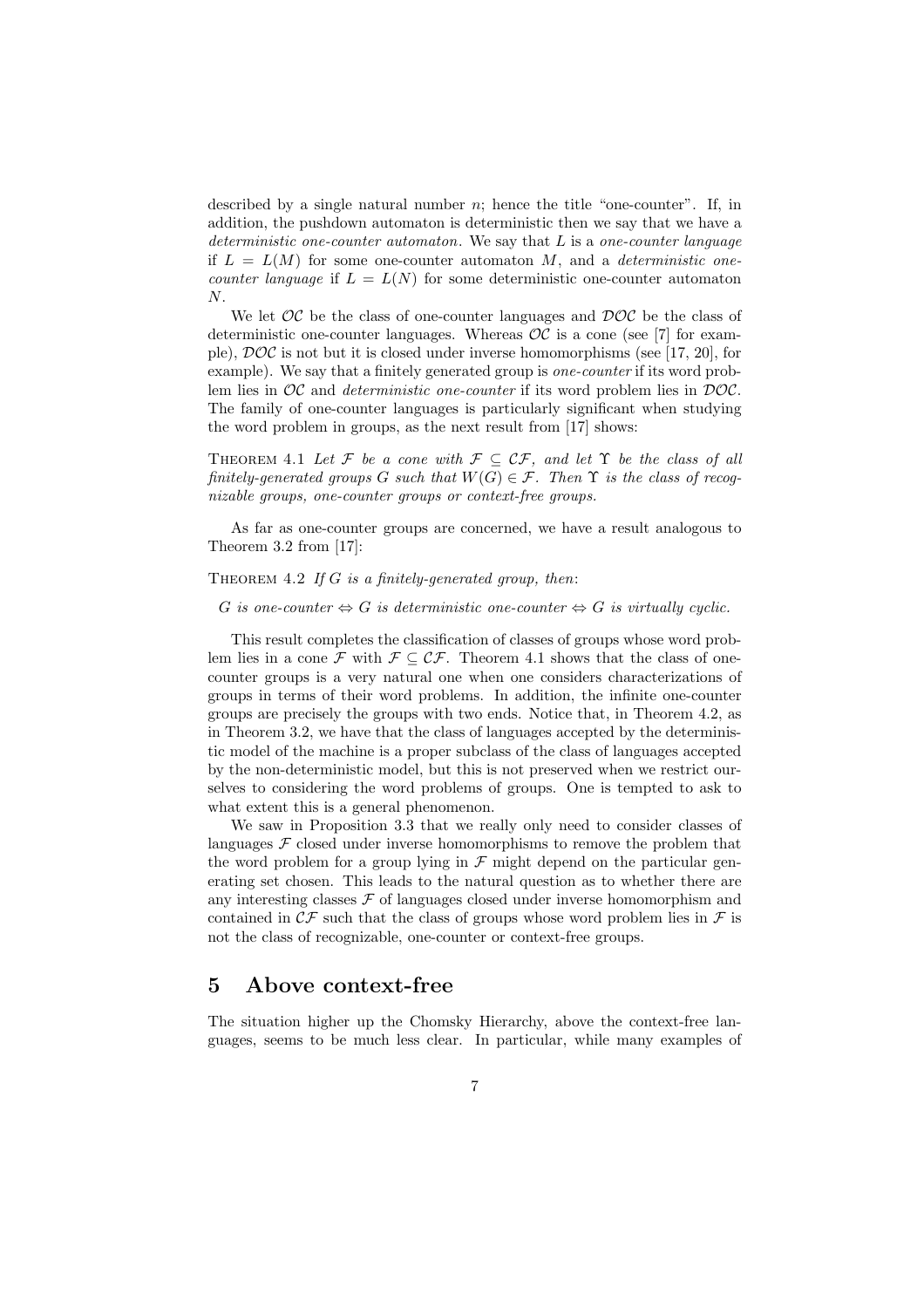groups with a *context-sensitive word problem* (a word problem that can be recognised by a non-deterministic Turing machine which uses  $O(n)$  cells on its single work tape for an input of length n), or even a *deterministic contextsensitive word problem* (where the Turing machine is necessarily deterministic), are known (see [18], for example), as yet we have no structural classification as to precisely which groups have a context-sensitive word problem. As pointed out in [38], this may be quite a challenging problem.

Our discussion of interactions between formal language theory and group theory brings us naturally to the study of automatic groups. These groups were defined by Thurston as a class of finitely presented groups: he noticed that a result of Cannon [10] on the combinatorial structure of discrete hyperbolic groups could be re-expressed in terms of finite automata. We will want to consider automata accepting pairs  $(\alpha, \beta)$  of words with  $\alpha, \beta \in A^*$ . If  $\alpha =$  $a_1a_2...a_n$  and  $\beta = b_1b_2...b_m$ , this is accomplished by having an automaton with input alphabet  $A \times A$  and reading pairs  $(a_1, b_1)$ ,  $(a_2, b_2)$ , and so on. To deal with the case where  $n \neq m$ , we introduce a *padding symbol* \$. More formally, we define a mapping  $\delta_A : A^* \times A^* \to A(2, \mathbb{S})^*$ , where  $\mathbb{S} \notin A$  and  $A(2, \$) = ((A \cup \{\$\}) \times (A \cup \{\$\})) - \{(\$, \$)\}, \text{ by:}$ 

$$
(\alpha, \beta)\delta_A = \begin{cases} (a_1, b_1) \dots (a_n, b_n) & \text{if } n = m \\ (a_1, b_1) \dots (a_n, b_n) (\$, b_{n+1}) \dots (\$, b_m) & \text{if } n < m \\ (a_1, b_1) \dots (a_m, b_m) (a_{m+1}, \$\) \dots (a_n, \$\) & \text{if } n > m. \end{cases}
$$

Given this, if G is a group, A is a finite set, L is a regular subset of  $A^*$ , and  $\phi: A^* \to G$  is a homomorphism with  $L\phi = G$  then we say that  $(A, L)$  is an *automatic structure* for G if  $\{(\alpha, \beta) : \alpha, \beta \in L, \alpha = \beta\} \delta_A$  is regular, and  $\{(\alpha,\beta): \alpha,\beta \in L, \alpha a = \beta\}\delta_A$  is regular for each  $a \in A$ . If a group G has an automatic structure (A, L), for some A and L, then we say that G is *automatic* (an equivalent definition can be expressed in terms of the Cayley graph of the group).

The class of automatic groups includes finite groups, free groups, free abelian groups, various small-cancellation groups, word-hyperbolic groups and cocompact discrete groups of isometries of negatively curved space. The study of automatic groups is a thriving research area and the book [13] provides a standard reference (see also [6]). A significant result in this area is the following theorem from [32]:

Theorem 5.1 *A finitely generated subgroup of an automatic group has deterministic context-sensitive word problem.*

Since a direct product of finitely generated free groups is automatic, this means that any finitely generated subgroup of  $F_2 \times \ldots \times F_2$  has a deterministic contextsensitive word problem, so that there are examples of groups with a deterministic context-sensitive word problem that are not finitely presented. It would be interesting to know if context-sensitive is the optimal result here, i.e., is there a proper subfamily  $\mathcal F$  of the deterministic context-sensitive languages which is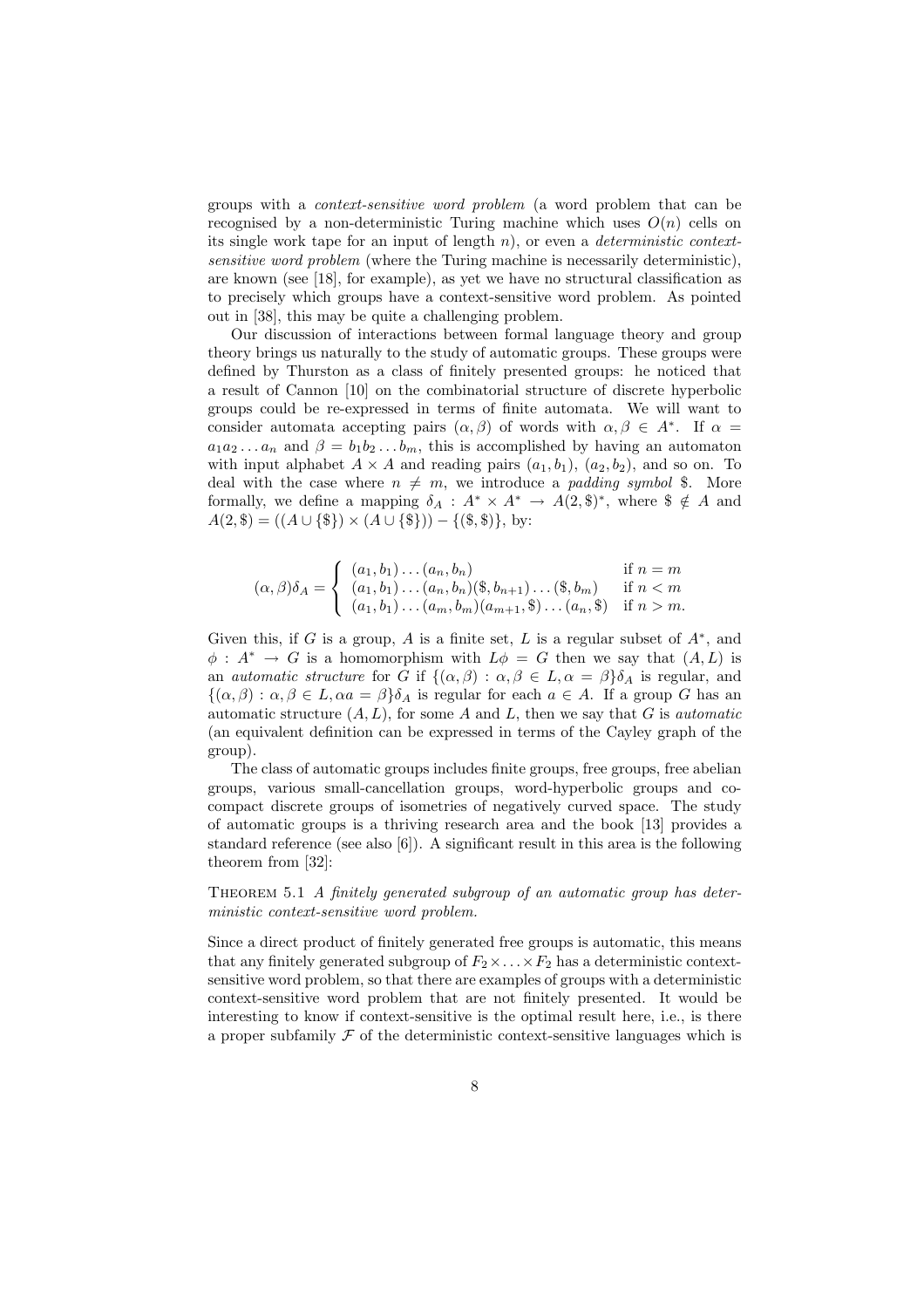closed under inverse homomorphism and such that the word problem for finitelygenerated subgroups of automatic groups lies in  $\mathcal{F}$ ? It is even an open question as to whether or not the deterministic context-sensitive languages form a proper subclass of the context-sensitive languages.

# **6 Complexity**

The advent of electronic computers led to a realization that "decidable" need not mean "feasibly decidable", and a theory, *computational complexity theory*, has been developed whose aim is the precise classification of the degrees of decidability of problems, with particular emphasis on the resources needed. One motivation for studying groups whose word problem lies in a particular class of formal languages is that computation in the group might actually be practically, rather than just theoretically, possible. As can be seen above, there is a close relationship between classes of formal languages and the languages accepted by resource-bounded models of computation (for a general account of complexity theory, see [20, 31]).

Roughly, complexity theory has to it two aspects: the study of upper bounds and the study of lower bounds. The former are essentially concrete algorithms that have specific bounds on the resources used, and the latter are proofs that some specific problem can not be solved by some model of computation within some resource bounds. Lower bound results are notoriously difficult to obtain and often we make do with showing some problem to be "complete" for some "complexity class", as we now explain.

As in the rest of this paper, let us restrict ourselves here to the question of membership of a language L. We say that this problem can be solved in *deterministic time*  $f(n)$  if there is a decision-making DTM M such that, given any input of length n, M terminates in at most  $f(n)$  steps: we similarly say that the problem can be solved in *deterministic space* g(n) if there is a decision-making DTM  $M$  such that, given any input of length  $n$ ,  $M$  terminates using at most  $g(n)$  cells on the work tape. We have similar definitions for *non-deterministic time* and *non-deterministic space*. Bounding resources in this way yields "complexity classes" such as:  $DTIME(poly)$ , the class of languages L for which the membership problem is solvable in deterministic time  $f(n)$ , for some polynomial  $f(n)$ ; NSPACE(log), the class of languages L for which the membership problem is solvable in non-deterministic space  $O(\log n)$ ; and so on (recall, the complexity classes NSPACE( $O(n)$ ) and DSPACE( $O(n)$ ) are the classes of context-sensitive languages and deterministic context-sensitive languages, respectively). Complexity classes such as  $DTIME(poly)$  and  $NSPACE(log)$  are very robust in the sense that the same complexity class arises by restricting different (reasonable) models of computation in the same way.

At the fulcrum of complexity theory is the open question as to whether DTIME(*poly*) and NTIME(*poly*) are identical (also known as the  $P = NP$  question), although there are a great number of similar open questions concerning other complexity classes. For example, the basic hierarchy of complexity theory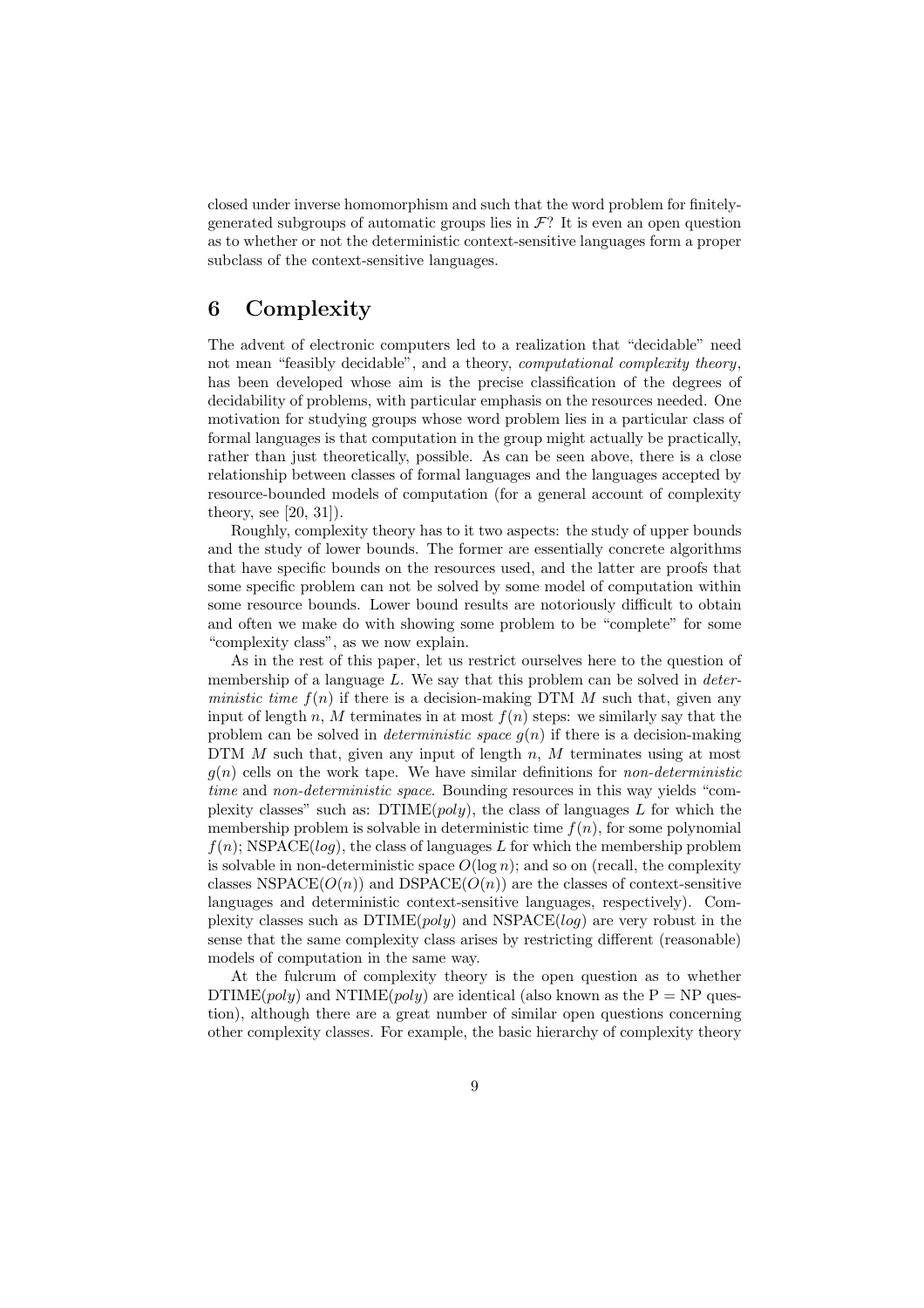$\text{DSPACE}(log) \subseteq \text{NSPACE}(log) \subseteq \text{DTIME}(poly)$  $\subseteq$  NTIME $(poly) \subseteq$  DSPACE $(poly) \subseteq$  NSPACE $(poly)$ ,

and the only additional information known about these containments is

 $NSPACE(log) \neq DSPACE(poly)$  and  $DSPACE(poly) = NSPACE(poly)$ .

The questions as to whether the above containments are proper are generally regarded as being extraordinarily difficult to answer, with most researchers of the opinion that the ones above are indeed proper!

Each of these complexity classes has *complete languages* with the property that if some complete language for NTIME(*poly*), say, is in DTIME(*poly*) then  $NTIME(poly) = DTIME(poly)$ . That is, the difficulty of a complexity-theoretic containment question is entirely encapsulated in the question of whether one particular language is in some complexity class or not. Complexity classes tend to have numerous complete languages and the proof that a language is complete for some complexity class, such as  $NTIME(poly)$ , is usually interpreted as providing strong evidence that the particular complete language is not in (in this case)  $DTIME(poly)$ .

The precise complexity of word problems of groups and classes of groups (in terms of in which complexity classes they lie and whether they are complete for these complexity classes or not) has not been investigated in a systematic fashion. However, some results do exist, amongst them the following: Avenhaus and Madlener [3, 4, 5] showed that a group may have a decidable word problem of varying degrees of space complexity; Lipton and Zalcstein [24] and Simon [34] showed that the word problem for linear groups over fields of zero and prime characteristic, respectively, can be solved in the complexity class  $DSPACE(log);$ Weispfenning [39] showed that the word problem for *abelian lattice-ordered groups* (an abelian group which is also a lattice such that the group operations are compatible with the lattice operations) is complete for the complexity class co-DTIME $(poly)$  (the complement of non-deterministic polynomial-time); Garzon and Zalcstein [15] showed that if certain space complexity classes (containing  $DSPACE(log)$  can be separated at all then there are separating word problems of certain Grigorchuk groups witnessing this separation; and Immerman and Landau [21] exhibited a number of groups for which the word problem is complete for complexity classes "contained in" DTIME(poly). Surprisingly, there seems to be no group or class of groups for which the word problem is known to be complete for  $DTIME(poly)$  or  $NTIME(poly)$  (see [14, 38], for example).

A strong link between automatic groups and computational complexity is that the word problem for automatic groups can be solved in  $O(n^2)$  time; moreover, the word problem for word-hyperbolic groups (i.e., groups for which Dehn's algorithm solves the word problem) can be solved in  $O(n)$  time (when the Turing machine is allowed to have at least two work tapes: see [11]). This leads to the question (as in [33]) as to whether there is a natural characterization of the

is: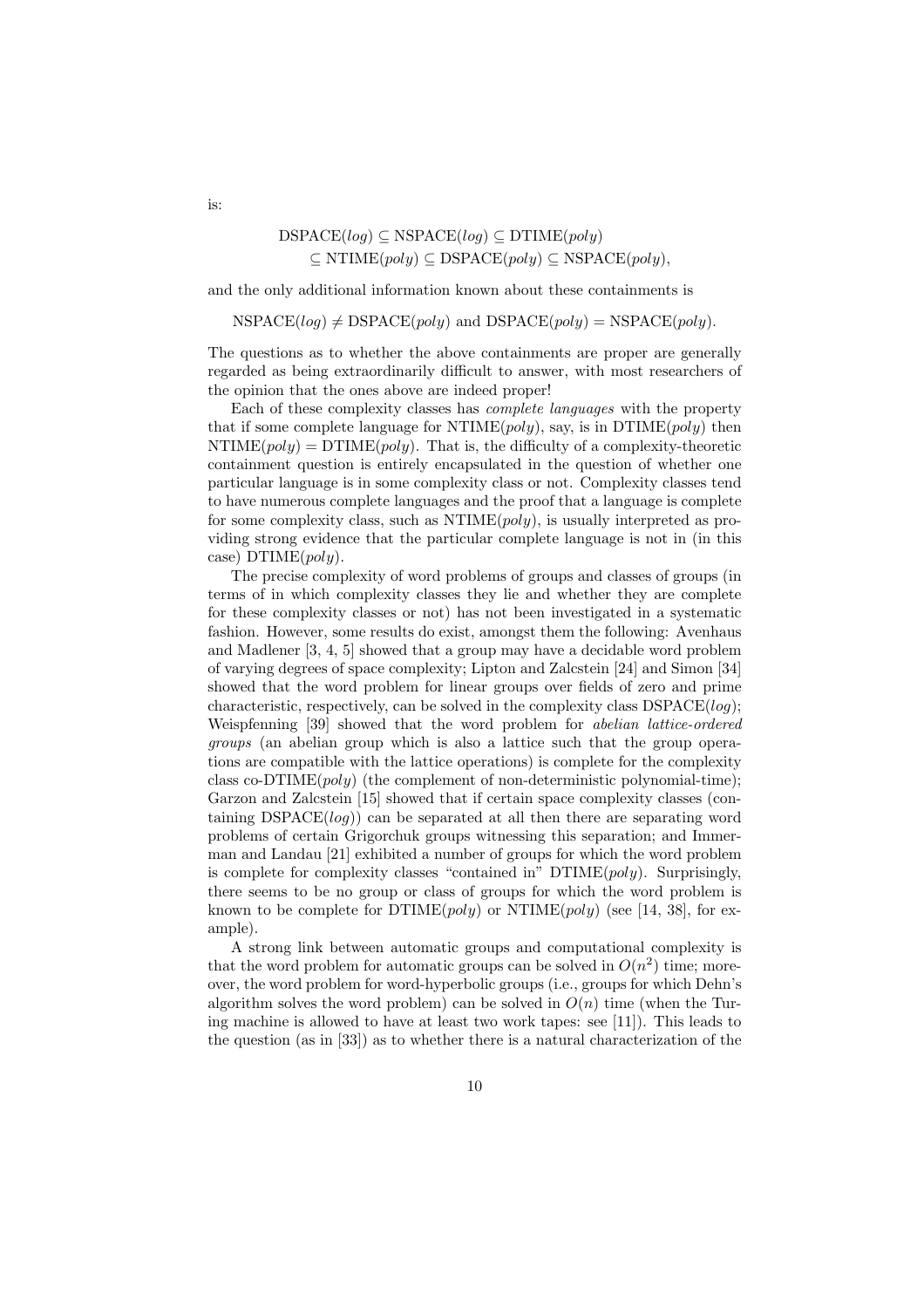class of groups whose word problem can be solved in  $O(n)$  time (respectively  $O(n^2)$  time. Also, might the word problem for automatic groups be complete for  $DTIME(poly)$ ?

Apart from those hinted at above, other directions for research in this general area present themselves. For example, there has been an explosion of interest in the model theory of finite structures in recent years, especially in relation to complexity theory. In a private communication, Grädel claims to have a purely model-theoretic characterization of automatic groups, and work has already begun (involving the authors and the Helsinki Logic Group) on classifying (word) problems in group theory according to whether they can be defined in certain logics or not.

**Acknowledgements.** We are grateful to Sarah Rees for several helpful and constructive comments on an early version of this paper. The second author would also like to thank Hilary Craig for all her help and encouragement.

## **References**

- [1] A. V. Anisimov, Group languages, *Kibernetika* **4** (1971) 18–24.
- [2] A. V. Anisimov, Some algorithmic problems for groups and context-free languages, *Kibernetika* **8** (1972) 4–11.
- [3] J. Avenhaus and K. Madlener, Subrekursive Komplexität bei Gruppen I, *Acta Informat.* **9** (1977) 87–104.
- [4] J. Avenhaus and K. Madlener, Subrekursive Komplexität bei Gruppen II, *Acta Informat.* **9** (1978) 183–193.
- [5] J. Avenhaus and K. Madlener, Algorithmische Probleme bei Einrelatorgruppen und ihre Komplexität, *Arch. Math. Logic* **19** (1978) 3-12.
- [6] G. Baumslag, S. M. Gersten, M. Shapiro and H. Short, Automatic groups and amalgams, *J. Pure Appl. Algebra* **76** (1991) 229–316.
- [7] J. Berstel, *Transductions and Context-Free Languages*, Teubner (1979).
- [8] W. W. Boone, The word problem, *Ann. Math.* **70** (1959) 207–265.
- [9] W. W. Boone and G. Higman, An algebraic characterization of groups with a solvable word problem, *J. Australian Math. Soc.* **18** (1974) 41–53.
- [10] J. W. Cannon, The combinatorial structure of cocompact discrete hyperbolic groups, *Geom. Dedicata* **16** (1984) 123–148.
- [11] B. Domanski and M. Anshel, The complexity of Dehn's algorithm for word problems in groups, *J. Algorithms* **6** (1985) 543–549.
- [12] M. J. Dunwoody, The accessibility of finitely presented groups, *Invent. Math.* **81** (1985) 449–457.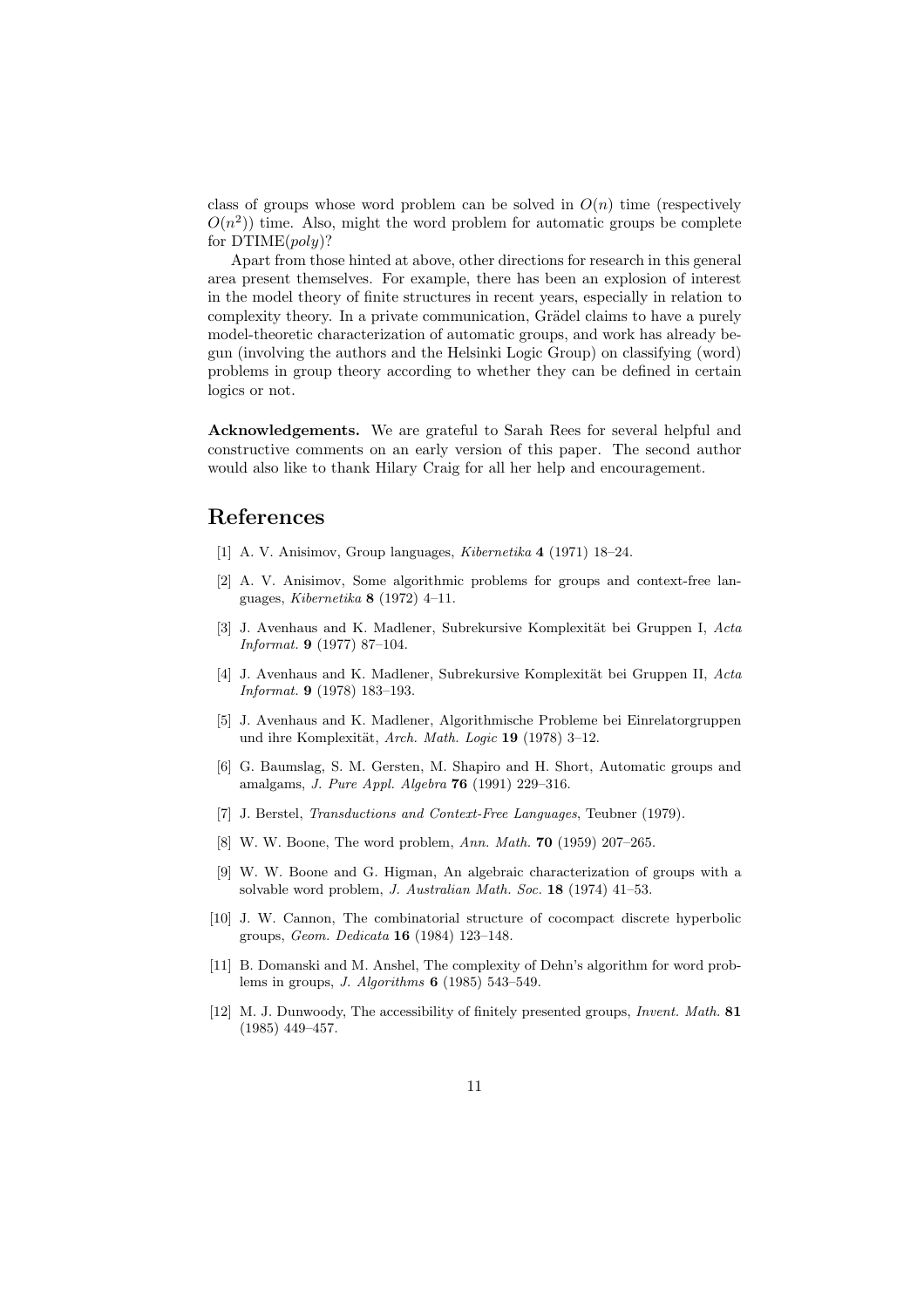- [13] D. B. A. Epstein, J. W. Cannon, D. F. Holt, S. Levy, M. S. Patterson and W. Thurston, *Word Processing in Groups*, Jones and Bartlett, London/Boston (1992).
- [14] M. Garzon and Y. Zalcstein, On isomorphism testing of a class of 2-nilpotent groups, *J. Comput. System Sci.* **42** (1991) 237–248.
- [15] M. Garzon and Y. Zalcstein, The complexity of Grigorchuk groups with application to cryptography, *Theoret. Comput. Sci.* **88** (1991) 83–98.
- [16] M. A. Harrison, *Introduction to Formal Language Theory*, Addison-Wesley (1978).
- [17] T. Herbst, On a subclass of context-free groups, *Theor. Informatics and Applications* **25** (1991) 255 –272.
- [18] T. Herbst, Some remarks on a theorem of Sakarovitch, *J. Comput. System Sci.* **44** (1992) 160–165.
- [19] T. Herbst and R. M. Thomas, Group presentations, formal languages and characterizations of one-counter groups, *Theoret. Comput. Sci.* **112** (1993) 187–213.
- [20] J. E. Hopcroft and J. D. Ullman, *Introduction to Automata Theory, Languages, and Computation*, Addison-Wesley (1979).
- [21] N. Immerman and S. Landau, The complexity of iterated multiplication, *Inform. Computat.* **116** (1995) 103–116.
- [22] O. Kharlampovich, A finitely presented soluble group with unsoluble word problem, *Izvestia Akad. Nauk. Ser. Math* **45** (1981) 852–873.
- [23] A. A. Letičevskiĭ and L. B. Smikun, On a class of groups with solvable problem of automata equivalence, *Dokl. Acad. Nauk SSSR* **227** (1976); translated in *Soviet Math. Dokl.* **17** (1976) 341–344.
- [24] R. J. Lipton and Y. Zalcstein, Word problems solvable in Logspace, *J. Assoc. Comput. Mach.* **24** (1977) 522–526.
- [25] R. C. Lyndon and P. E. Schupp, *Combinatorial Group Theory*, Ergebnisse der Mathematik und ihrer Grenzgebiete **89**, Springer-Verlag (1977).
- [26] W. Magnus, A. Karrass and D. Solitar, *Combinatorial Group Theory*, Dover Publications (1976).
- [27] C. F. Miller, Decision problems for groups a survey, in: G. Baumslag and C. F. Miller (eds.), *Algorithms and Classification in Combinatorial Group Theory*, MSRI Publications **23**, Springer Verlag (1992) 1–59.
- [28] D. E. Muller and P. E. Schupp, Groups, the theory of ends and context-free languages, *J. Comput. System Sci.* **26** (1983) 295–310.
- [29] D. E. Muller and P. E. Schupp, The theory of ends, pushdown automata, and second-order logic, *Theor. Comp. Sci.* **37** (1985) 51–75.